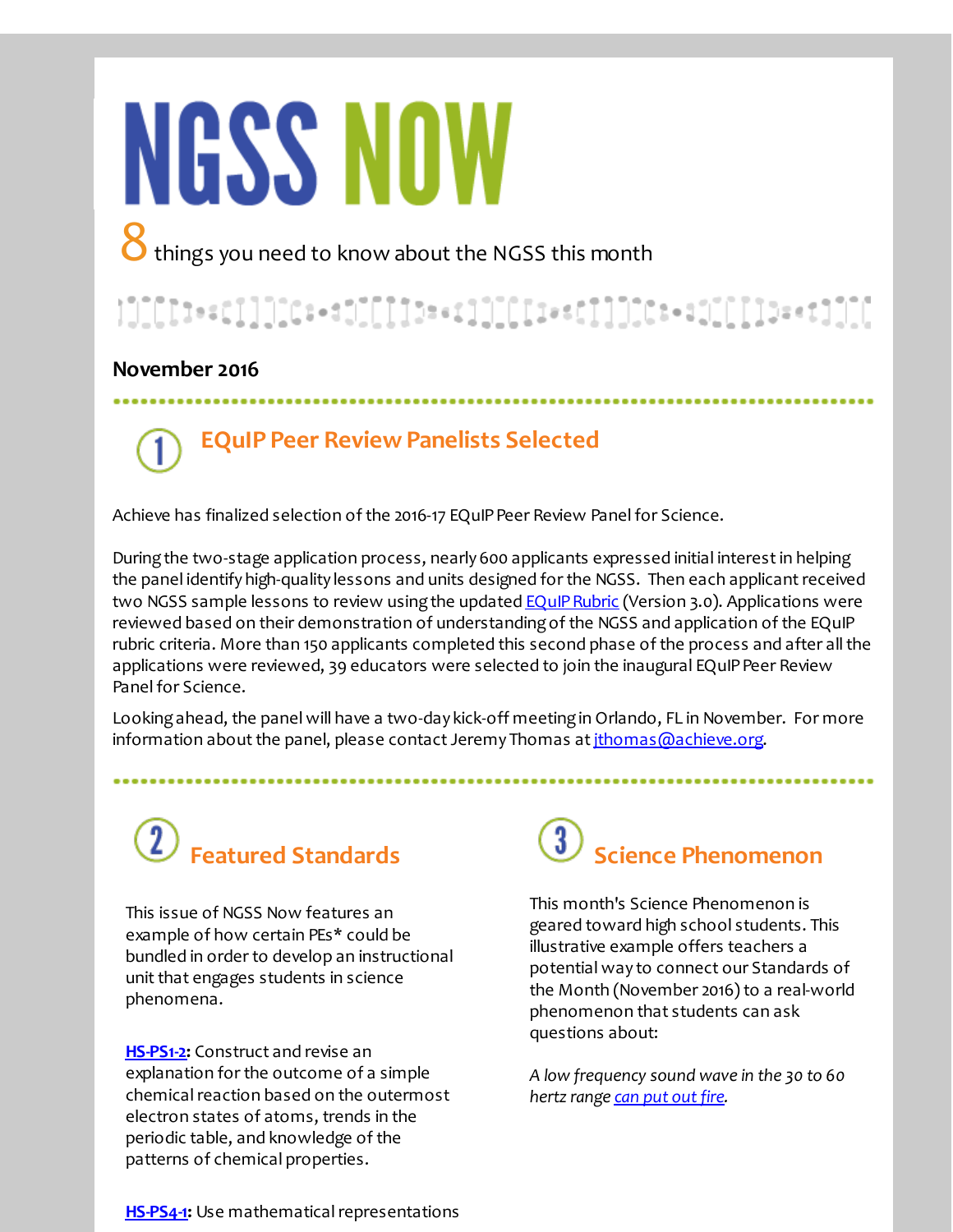to support a claim regarding relationships amongthe frequency, wavelength, and speed of waves traveling in various media.

**[HS-ESS3-4](http://r20.rs6.net/tn.jsp?f=001riqFW37GesbX4o9zM3FMck3DXQ6yTCZEODvY13XuL2Uz04GYmKMloLK6Ta3J8_WVRGoHFgNnbO0LmnjSFg_BGue1JRn2XezzSW5b6DUMYyUuAy7RFEoVYxYvXqXXjlQ7CYb_4li_a5AR6na09Ggd7upgoivrJ5cE4ZvafxpOyF5mi270GZkwl69_ttpwH1_JDNNKlqC-Bu_sJRQKKz5GEtu5QZbDDNp5GIQwKObc6yg=&c=&ch=):** Evaluate or refine a technological solution that reduces impacts of human activities on natural systems.\*

**[HS-ETS1-3:](http://r20.rs6.net/tn.jsp?f=001riqFW37GesbX4o9zM3FMck3DXQ6yTCZEODvY13XuL2Uz04GYmKMloPfVpZKwdiMRGRSeaT0y4GLVlyGdZL8LE8qUU_YoQRQrC5JUKxKnwTsfzATpv1aSB1F_qOVs9ytq0-CUKzi4hm741x0rWWENLho12EaL8vVm3UsSr42UL-Kce9XUXQ2Eei-vcC0Q2LbRIi1jxPiAs_kyJKhOtNWZuGV1W7c-UVXk&c=&ch=)** Evaluate a solution to a complex real-world problem based on prioritized criteria and trade-offs that account for a range of constraints, including cost, safety, reliability, and aesthetics, as well as possible social, cultural, and environmental impacts.

\*The performance expectation (PE) marked with an asterisk integrates traditional science content with engineering through a Practice or Disciplinary Core Idea.

*For a more in-depth look atthese NGSS PEs and to search for others, read [this](http://r20.rs6.net/tn.jsp?f=001riqFW37GesbX4o9zM3FMck3DXQ6yTCZEODvY13XuL2Uz04GYmKMloO6hlvBzsfaS0kSLDcjr_TEbDtvkt4pTiRCboM7gJsFIsQ8Dvmxg6tfvzbYKRtgtMF3pqFn-QBB83NGxpJfPDdgpAcGbdAfcGYmlYtjhH16xMk5zw6LzoJtHg4OaDUwwvTQK7O5txkRk251ERdJTuwo=&c=&ch=). Need more context? See where these ideas are introduced in A [Framework](http://r20.rs6.net/tn.jsp?f=001riqFW37GesbX4o9zM3FMck3DXQ6yTCZEODvY13XuL2Uz04GYmKMloDvZwxa5TpfJhS2t9tilXQ29fphCc6diBrklar5nz0tQghrS2pYXclpKmB2cfdy2Yy_rCm2XBn05iqRDmaWyVtWUPkfRdI3dW_UkcL7FY7DXNoywqu7FZYXDxNcJ7UyvyR3bgsSl-zP7DyoQUqSW9Csuhsn0zFKvxA==&c=&ch=) for K-12 Science Education (pages [109](http://r20.rs6.net/tn.jsp?f=001riqFW37GesbX4o9zM3FMck3DXQ6yTCZEODvY13XuL2Uz04GYmKMloLK6Ta3J8_WVismmqUwaSfZowwOlvM3OU6hz-kR23SNbm9Wo0L6fZ9-Djszzi-1ECF3tCDd8YDEUG_wLfMkqJRljpDSROe_wy62ZBGlYzOz6-U3hOmdBoMpGGXxhjbTdH79Q_sTsfa442WEtRLEBBoj3KCp4hj5Lqw==&c=&ch=), [131](http://r20.rs6.net/tn.jsp?f=001riqFW37GesbX4o9zM3FMck3DXQ6yTCZEODvY13XuL2Uz04GYmKMloLK6Ta3J8_WVXUSHyTj2PKUhbHlEQUYjprYcfcMuChyHt9yT2sXumpN_D6zk1wqiyxXU8aG9GxKXO8Dv4hrGe7n2qacKtapDMKTnERkrX2wiv5MLqR2AmSl7V3q52tFpkChnuSPFEIwzwINoXnMWWb6B8r3DL8_Jgg==&c=&ch=), [194](http://r20.rs6.net/tn.jsp?f=001riqFW37GesbX4o9zM3FMck3DXQ6yTCZEODvY13XuL2Uz04GYmKMloLK6Ta3J8_WVZB1kjb9G8lNev7VrwCvQCHEQzt5klkNHt_o7jX1PW5VywIY9yQqg59CLhOsWampm7vm4a11C843V8dLNPNhXwl3V2kO2lEpzlS235xFXrVBrFzbVyFb1WX8enWDGNnvCtHFN_wotngY8leTSHDRwpw==&c=&ch=), and [208](http://r20.rs6.net/tn.jsp?f=001riqFW37GesbX4o9zM3FMck3DXQ6yTCZEODvY13XuL2Uz04GYmKMloLK6Ta3J8_WVTWMxuPCjEaz5qsh1syGDa7CJQ2H9crRKAfeFK0ovIgDRwKc2e0CUkHODArNYmqZ0ROuwH9sOvrShRokPwWq-NiB32ontYUu8AfXfl-6EfyjiIsiNapNbBfKitxx3Y17uDc_bQVbevwLPZ75dnyUOQg==&c=&ch=)).*

===================================





Below are some high-level lines of student inquiry that could help students facilitate their understandingof DCIs related to the featured science phenomenon:

- What needs to be present for fire to keep burning?
- How might low frequency sound affect one or more of those things?
- In what situations might sound waves be a preferred alternative to traditional fire extinguishers?

As teachers, principals, and district leaders implement the NGSS, they might consider the questions below when discussinghow to align instruction to the standards:

**a.** What type of lessons can teachers develop to help students build toward this bundle of PEs?

**b.** How could a classroom discussion about this month's "Science Phenomenon" (see right) help engage students around this bundle of PEs?

**c.** How can principals better evaluate and support teacher leaders as they work to support their colleagues?

#### **Featured NGSS Question of the Month**

**Q:** I am a 1st grade teacher and there's not as much time to teach science in elementary school as in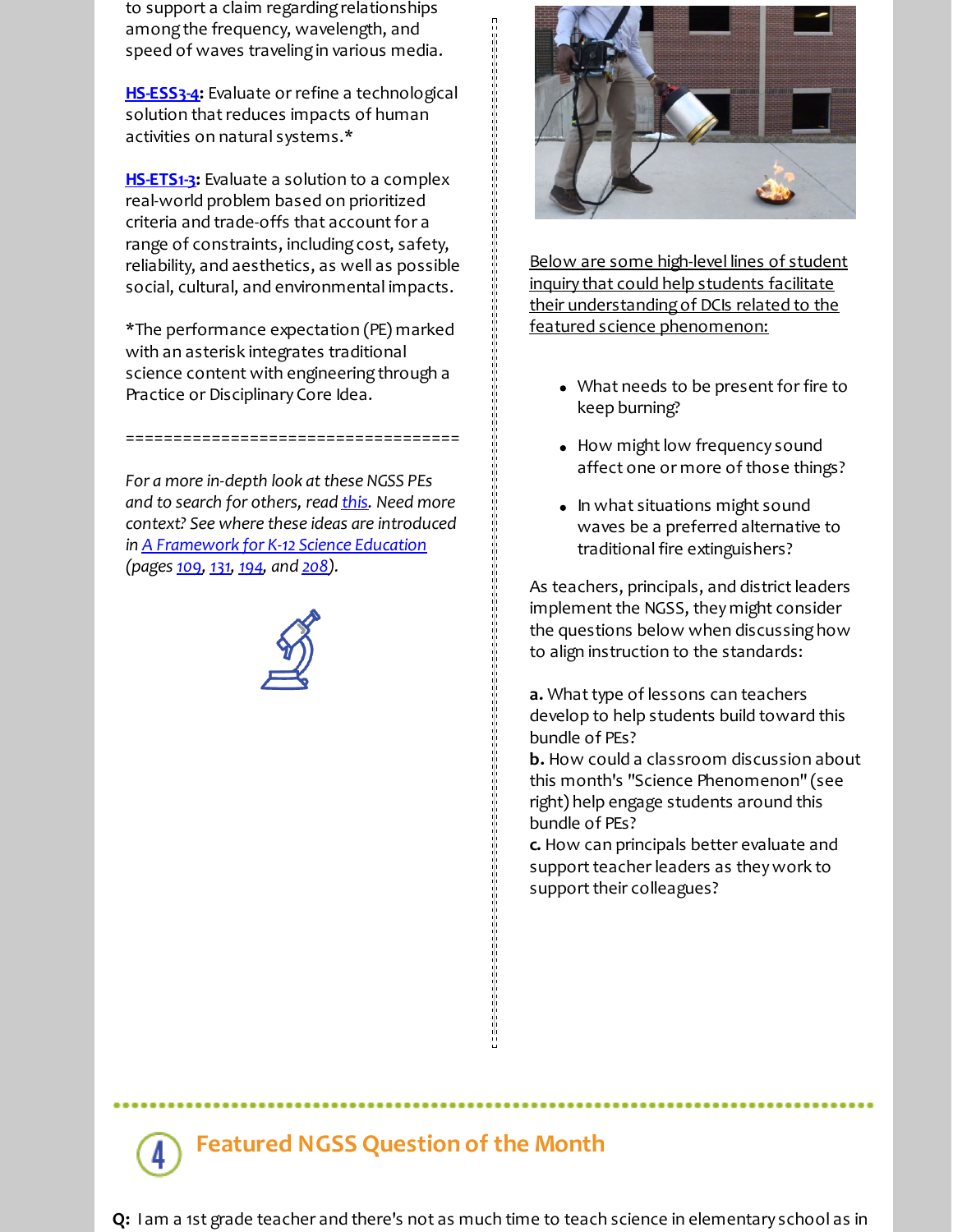middle or high school. How can Imake sure my students get all of the required math, ELA, and science instruction?

A: Literacy skills and competency in mathematics are critical to building knowledge in science. Likewise, writingand presentinginformation orally are key means for students to assert and defend claims in science, demonstrate what they know about a concept, and convey what they have experienced, imagined, thought, and/or learned. To learn more about how the NGSS connects to classroom instruction for English Language Arts (ELA) and mathematics, please read [AppendixL](http://r20.rs6.net/tn.jsp?f=001riqFW37GesbX4o9zM3FMck3DXQ6yTCZEODvY13XuL2Uz04GYmKMloLK6Ta3J8_WV_tHLKzzi4sqjXm6C8bk_EAS3-7uId_6XOjlpki4d1cV21IOVxlTPRNfWhwL2feDp2vGFvtabv9e-GN6j7l1WQ6Co3e30MjSXT0h4GM_qjV1OqV_RazSciiSnFe08yMC43Z8mTrK5slPkRBhmwp44QdUAiL6EgGxQhbXt1qi46urgEr-jwO8DNzLRHsjmh14g5Q32jwjVjNLxFtfT9a_Apg==&c=&ch=) and Appendix M. Additionally, at the bottom of each page of the [standards](http://r20.rs6.net/tn.jsp?f=001riqFW37GesbX4o9zM3FMck3DXQ6yTCZEODvY13XuL2Uz04GYmKMloO6hlvBzsfaS0kSLDcjr_TEbDtvkt4pTiRCboM7gJsFIsQ8Dvmxg6tfvzbYKRtgtMF3pqFn-QBB83NGxpJfPDdgpAcGbdAfcGYmlYtjhH16xMk5zw6LzoJtHg4OaDUwwvTQK7O5txkRk251ERdJTuwo=&c=&ch=) educators can find some ELA and math connections to consider during classroom instruction.

If you would like to have your question featured in a future NGSS Now newsletter, please contact [ngss@achieve.org](mailto:ngss@achieve.org).

--------------------------------------

# **Using NGSS Example Bundles for Course Mapping**

Now that three of four sets of NGSS [example](http://r20.rs6.net/tn.jsp?f=001riqFW37GesbX4o9zM3FMck3DXQ6yTCZEODvY13XuL2Uz04GYmKMloBN7wdBfOqKJt6ucppU4c51hxRUOFrBl4MH8n0ysorrFqJZmRB-axc0ZoDKLCZfL_AeNapEdY2-8doXzVM-67L5aap95tMy04f6It2bV5TbO2kYewqnpVrInxxWnHEJAJ5qLHwh3nlpy__AzkH9nkNd4U_t5VS3keQ==&c=&ch=) bundles have been released, the next step is spreading the word to teachers and curriculum developers. This [video](http://r20.rs6.net/tn.jsp?f=001riqFW37GesbX4o9zM3FMck3DXQ6yTCZEODvY13XuL2Uz04GYmKMloMbYqmlTKvghJXsvFBCRo1ruitT7dvgLDZPFiCULigH86XBJfDjPsoNzEX7FulPnCJUMLlR--URidG7ta6aI4uo5C1KHLTYWThxgNaUYPr-LjFOBiy6EGnP64Pfwj_39YQZmg8d6DZ7g2cZEA-BsUvc=&c=&ch=) shows just one example of how teacher Kaily Rhodes uses the NGSS storylines and example bundles to map out a year of 1st grade curriculum.

#### **Tips to Develop 3D Formative Assessments forthe Classroom** 6

The team at **STEM Teaching Tools** has developed some activities designed to help educators consider how to develop or refine 3D formative assessments. According to the resource, "formative assessment in the classroom is crucial because everyone engaged in complex learning benefits from timely and focused feedback from more expert others. The process also promotes important processes of self-explanation, reflection, and learning." Read [more](http://r20.rs6.net/tn.jsp?f=001riqFW37GesbX4o9zM3FMck3DXQ6yTCZEODvY13XuL2Uz04GYmKMloLK6Ta3J8_WVnNpSrnH_t7sNojTL_s_KPwxM3ElH3RFD6En4Fdh_rUGMUTyHQsSC6kqPOxwdHgWp4JAS9BN7lIdl6RiFMMeksqaq466LUJ5d355oOrReDZWOvOIvhZyJkzF6IgzBg_3CaO3xy0w2mPGLwu8j9Eb5ZFpsjOyRQVS9hoxsd8XMC7ENsy7lqK_Vzjq4x5hjfaMcYWhAgnPIjf2SL-nYRWBZ68yFCtCjmv5uDMyLHpLVFfk=&c=&ch=).

## **How Do We Integrate STEM Across Subjects?**

ByAnne Jolly *MiddleWeb Blog* October 17, 2016

In this blogpost, a former lab scientist and Alabama Teacher of the Year shares insights about how to integrate STEM across content areas. Drawingupon her experiences both inside the classroom and beyond, the author concludes that, if done properly, a shift to school-wide STEM learning is possible. Read [more](http://r20.rs6.net/tn.jsp?f=001riqFW37GesbX4o9zM3FMck3DXQ6yTCZEODvY13XuL2Uz04GYmKMloMbYqmlTKvghaf9bDqRrjW-kquOZe6OzHND-JJLFvsZInPxOgswwuEzjC-FoRAkLL0zm0LKGyjlrHJcA96uuDIxIojR-bQNRHxejTUnN6--nToINg26zlmhRvcSnFRIc4BF-O7pdKmv2h2BzBNCUp3-uvDu7rS7WSUG_dKwmpQowJMex817aRT2KJpcWxRgAJA==&c=&ch=).

**Engaging Kids in Scientific Modeling**

**"Why is itimportantfor young children to gain experiences with scientific modeling?"**